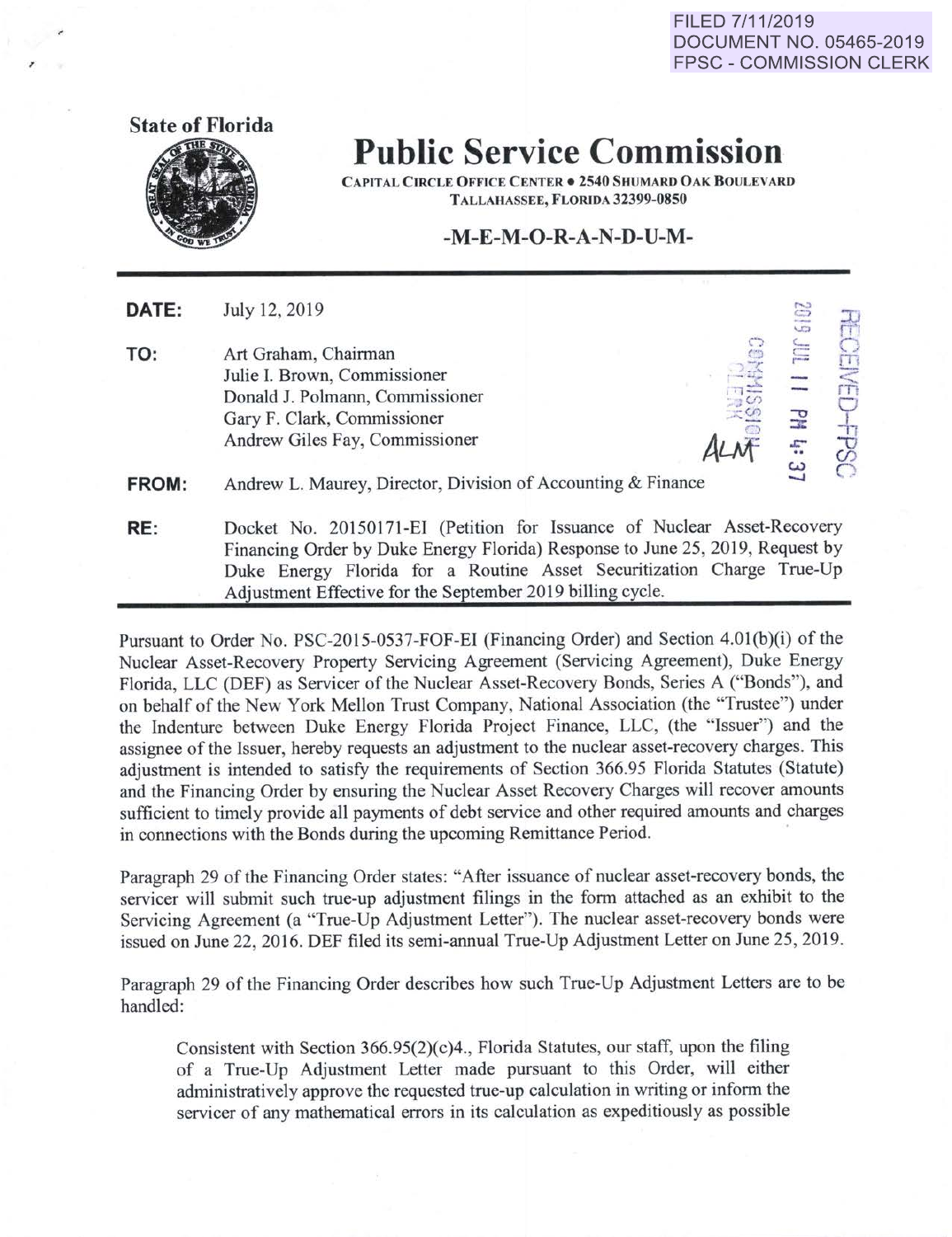Art Graham, Chairman Page 2 of 4 July 12, 2019

> but no later than 60 days following the servicer's true-up filing ... If no action is taken within 60 days of the true-up filing, the true-up calculation shall be deemed approved. Upon administrative approval or the passage of 60 days without notification of a mathematical error, no further action of this Commission will be required prior to implementation of the true-up.

DEF's True-Up Adjustment Letter dated June 25, 2019, and its accompanying 24 pages of supporting schedules were reviewed by staff and no mathematical errors were found.

Attached is DEF's Eighty-Fifth Revised Sheet No. 6.105 in legislative format. The Asset Securitization Charge for the residential class will increase from \$2.39 to \$2.49 per 1,000 kWh. For the residential customer using 1,000 kWh, the residential bill will increase from \$128.57 to \$128.68 (including gross receipts tax).

Per DEF's request in its True-Up Adjustment Letter dated June 25, 2019, and in accordance with the Financing Order and Servicing Agreement, the proposed adjustments to the Nuclear Asset-Recovery Charges will be effective for the September 2019 billing cycle. Staff is preparing the required approval letter for the new tariff sheets.

## ALM/crr

cc: Braulio Baez Keith Hetrick Mark Futrell Cheryl Bulecza-Banks **Mark Cicchetti** VAdam Teitzman Mary Anne Helton Elisabeth Draper J.R. Kelly, Office of Public Counsel Dianne M. Triplett, Duke Energy Florida

Attachments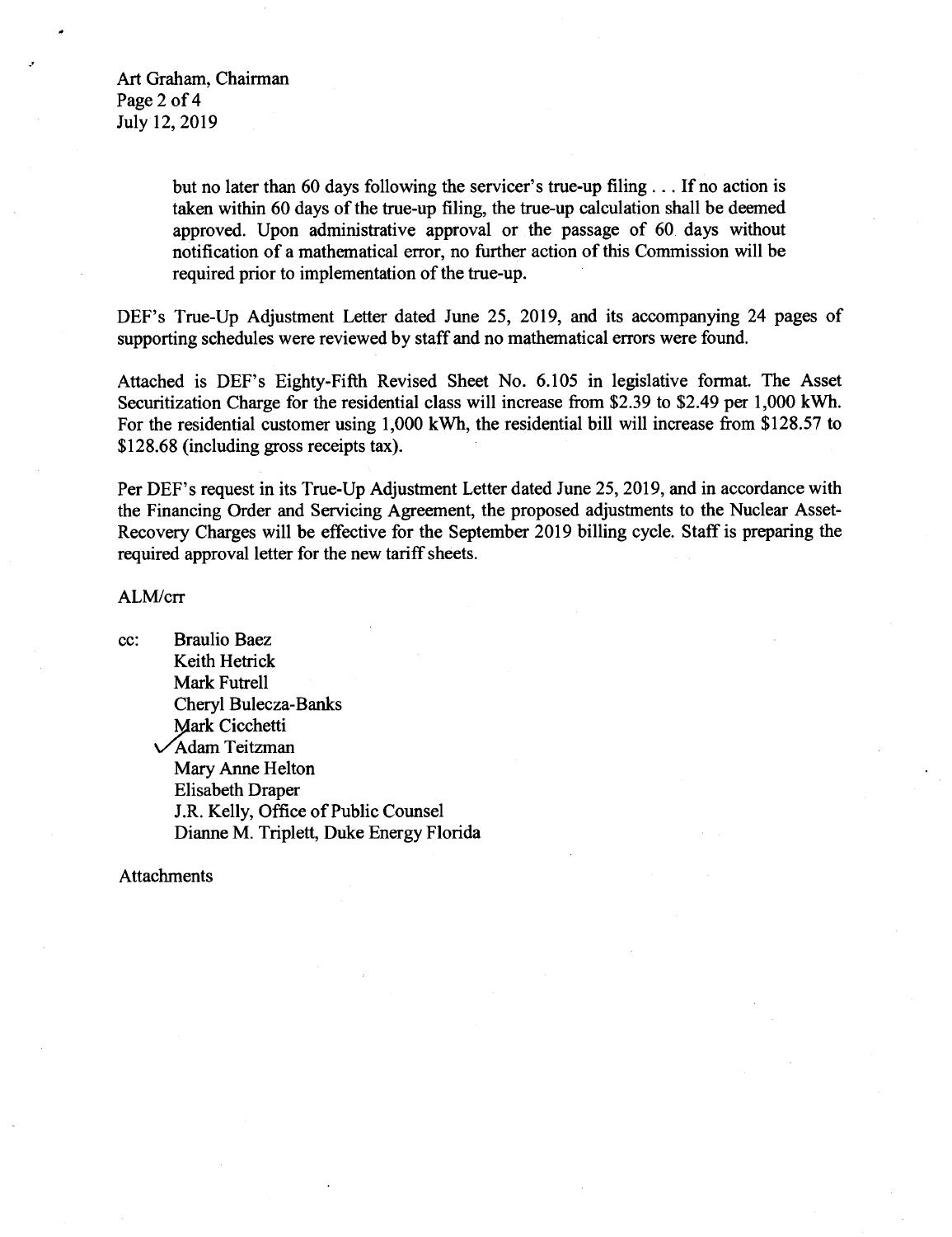Art Graham, Chairman Page 3 of 4 July 12, 2019

## Attachment 1



SECTION NO. VI<br>EIGHTY-<del>FOURTH-FIFTH</del> REVISED SHEET NO. 6.105<br>CANCELS EIGHTY-<del>THIRD-<u>FOURTH</u> REVISED SHEET</del> NO. 6.105

| <b>RATE SCHEDULE BA-1</b><br><b>BILLING ADJUSTMENTS</b><br>Applicable:<br>To the Rate Per Month provision in each of the Company's filed rate schedules which reference the billing adjustments set forth below. |                                   |                          |                           |                          |                          |                                               |                |                          |                        |
|------------------------------------------------------------------------------------------------------------------------------------------------------------------------------------------------------------------|-----------------------------------|--------------------------|---------------------------|--------------------------|--------------------------|-----------------------------------------------|----------------|--------------------------|------------------------|
|                                                                                                                                                                                                                  |                                   |                          |                           |                          |                          |                                               |                |                          |                        |
| Rate                                                                                                                                                                                                             | Fuel Cost Recovery <sup>(1)</sup> |                          |                           | <b>ECCR®</b>             |                          | <b>CCR<sup>IN</sup></b>                       |                | <b>ECRC<sup>te</sup></b> | <b>ASC<sup>®</sup></b> |
| <b>Schedule/Wetering</b><br>Level                                                                                                                                                                                | <b>Levelized</b><br>éi kWh        | On-Peak<br>e/ kWh        | <b>Off-Peak</b><br>éi kWh | d kWh                    | S/ kW                    | di kWh                                        | <b>SJ KW</b>   | di kWh                   | ei kWh                 |
| <b>RS-1, RST-1, RSL-1.</b>                                                                                                                                                                                       |                                   | 4.956                    | 3.541                     | 0.297                    |                          | 1.248                                         |                | 0.143                    | 0.2300.2               |
| RSL-2, RSS-1 (Sec.)                                                                                                                                                                                              |                                   |                          |                           |                          |                          |                                               |                |                          | 49                     |
| < 1000                                                                                                                                                                                                           | 3 BQR                             |                          |                           |                          |                          |                                               |                |                          |                        |
| >1000                                                                                                                                                                                                            | 4.698                             |                          |                           |                          |                          | $\bullet$                                     |                |                          |                        |
| GS-1, GST-1                                                                                                                                                                                                      |                                   |                          |                           |                          |                          |                                               |                |                          | 0.2360.2               |
| Secondary                                                                                                                                                                                                        | 3.974                             | 4.956                    | 3.541                     | 0.286                    | $\ddot{\phantom{1}}$     | 1.192                                         | ٠              | 0.143                    |                        |
| Primary                                                                                                                                                                                                          | 3.034                             | 4.906                    | 3.505                     | 0.283                    | $\overline{\phantom{a}}$ | 1.180                                         | ÷.             | 0.142                    | 2.03340                |
|                                                                                                                                                                                                                  |                                   |                          |                           |                          |                          |                                               |                |                          | 39.                    |
| Transmission                                                                                                                                                                                                     | 3.895                             | 4.857                    | 3.470                     | 0.280                    |                          | 1.168                                         |                | 0.140                    | 0.2310.2<br>36         |
| GS-2 (Sec.)                                                                                                                                                                                                      | 3.974                             | $\overline{\phantom{a}}$ | $\hat{\phantom{a}}$       | 0.194                    | $\blacksquare$           | 0.718                                         | ٠              | 0.141                    | 0.1400.1<br>46.        |
| GSD-1, GSDT-1, SS-1*                                                                                                                                                                                             |                                   |                          |                           |                          |                          |                                               |                |                          |                        |
| Secondary                                                                                                                                                                                                        | 3.974                             | 4.956                    | 3.541                     |                          | 0.04                     |                                               | 3.72           | 0.141                    | 0.1820.1               |
|                                                                                                                                                                                                                  |                                   |                          |                           |                          |                          |                                               |                |                          | 91                     |
| Primary                                                                                                                                                                                                          | 3.934                             | 4.906                    | 3.505                     |                          | 0.93                     |                                               | 3.68           | 0.140                    | 0.1800.1<br>B9         |
| Transmission                                                                                                                                                                                                     | 3.895                             | 4.857                    | 3.470                     |                          | 0.92                     | $\ddot{\phantom{0}}$                          | 3.65           | 0.130                    | 1. 1947 م<br>87.       |
| $CS-2$<br>$CST-1.$<br>$CS-1.$<br>CST-2, CS-3, CST-3,<br>$S5-3"$                                                                                                                                                  |                                   |                          |                           |                          |                          |                                               |                |                          |                        |
| Secondary                                                                                                                                                                                                        | 3.974                             | 4.956                    | 3.541                     |                          | 0.41                     |                                               | 1.47           | 0.137                    | 1. 11220               |
| Primary                                                                                                                                                                                                          | 3.034                             | 4.906                    | 3.505                     | $\overline{\phantom{a}}$ | 0.41                     | $\bullet$                                     | 1.46           | 0.136                    | 0.1260.1               |
| <b>Transmission</b>                                                                                                                                                                                              | 3.895                             | 4.857                    | 3.470                     |                          | 0.40                     | $\overline{\phantom{a}}$                      | , 1.44         | 0.134                    | ر انتشده<br>31         |
| IS-1, IST-1, IS-2, IST-2.<br>SS-2*                                                                                                                                                                               |                                   |                          |                           |                          |                          |                                               |                |                          |                        |
| Secondary                                                                                                                                                                                                        | 3974                              | 4.955                    | 3.541                     |                          | 0.79                     | ٠                                             | 3.00           | 0.138                    | 0.1530.1<br>62         |
|                                                                                                                                                                                                                  |                                   |                          |                           |                          |                          |                                               | 2.97           | 0.137                    | 0.1510.1               |
| Primary                                                                                                                                                                                                          | 3.934                             | 4.008                    | 3.505                     | $\overline{\phantom{a}}$ | 0.78                     | $\overline{a}$                                |                |                          |                        |
| Transmission                                                                                                                                                                                                     | 3.805                             | 4.857                    | 3.470                     |                          | 0.77                     |                                               | 2.94           | 0.135                    | 0.1500.1<br>59         |
| LS-1 (Sec.)                                                                                                                                                                                                      | 3.805                             | ÷.                       | $\ddot{\phantom{1}}$      | 0.081                    | $\overline{a}$           | 0.154                                         |                | 0.138                    | 0.0270.0<br>30         |
| 'SS-1, SS-2, SS-3                                                                                                                                                                                                |                                   |                          |                           |                          |                          |                                               |                |                          |                        |
| Monthly                                                                                                                                                                                                          |                                   |                          |                           |                          |                          |                                               |                |                          |                        |
| Secondary                                                                                                                                                                                                        |                                   |                          |                           |                          | 0.091                    | $\ddot{\phantom{0}}$                          | 0.360          |                          |                        |
| Primary                                                                                                                                                                                                          |                                   |                          |                           |                          | 0.090                    |                                               | 0.356          |                          |                        |
| Transmission                                                                                                                                                                                                     |                                   |                          |                           | $\overline{\phantom{a}}$ | 0.089                    | $\blacksquare$                                | 0.353          | $\blacksquare$           |                        |
| Daty                                                                                                                                                                                                             |                                   |                          |                           |                          |                          |                                               |                |                          |                        |
| Secondary                                                                                                                                                                                                        |                                   |                          |                           | ٠                        | 0.043                    | ÷                                             | 0.171          |                          |                        |
| Primary                                                                                                                                                                                                          |                                   |                          |                           |                          | 0.043<br>0.042           |                                               | 0.169<br>0.188 | ٠                        |                        |
| Transmission<br>GSLM-1, GSLM-2                                                                                                                                                                                   |                                   |                          |                           |                          |                          | See appropriate General Service rate schedule |                |                          |                        |

(1) Fuel Cost Recovery Factor:<br>The Fuel Change under the Company's various rate schedules are normally determined<br>The Florida Public Service Commission for the billing months of January through December. These factors are

ISSUED BY: Javier J. Portuondo, Managing Director Rates & Regulatory Strategy - FL EFFECTIVE: March 4, 2019 September 1, 2019